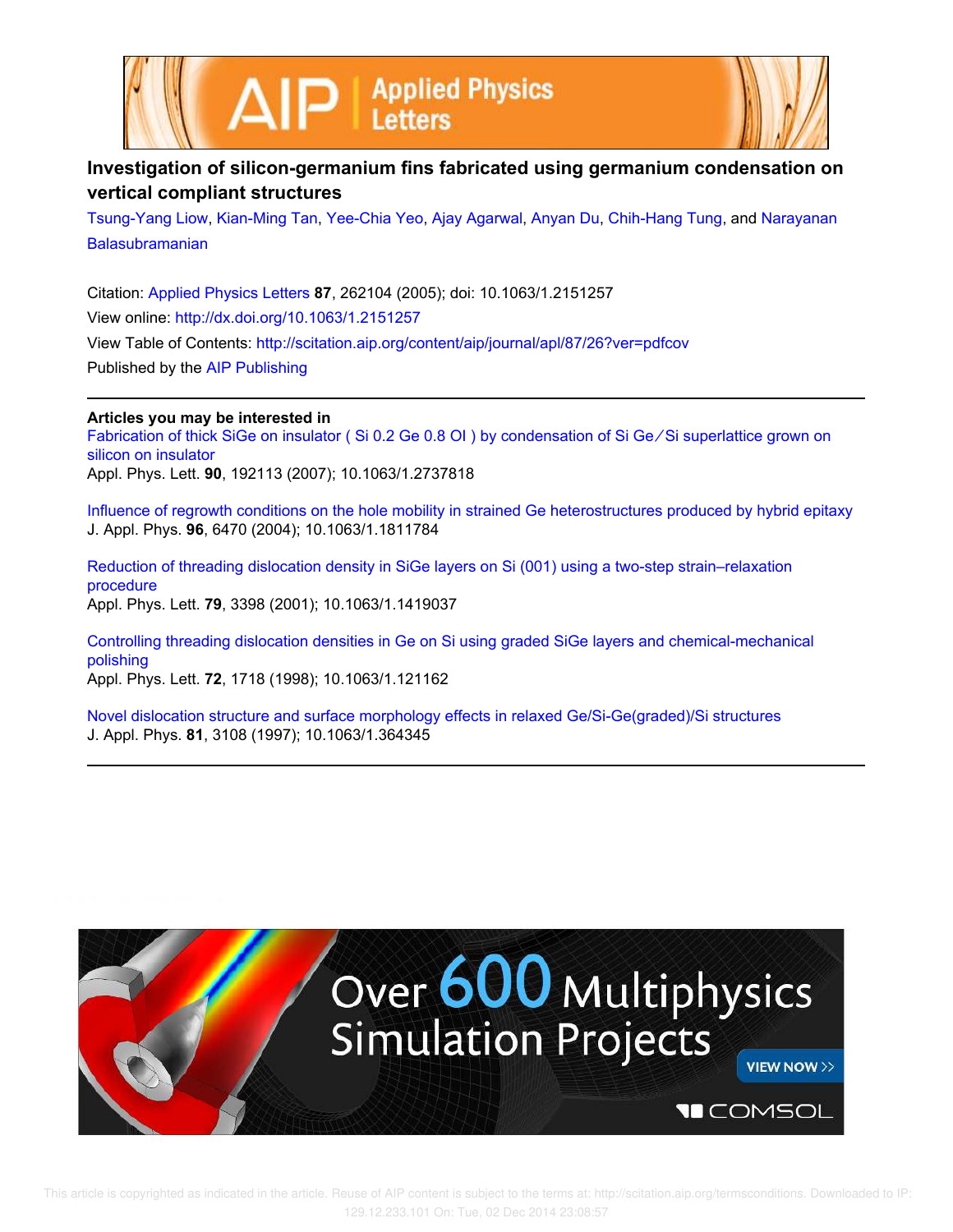## **Investigation of silicon-germanium fins fabricated using germanium condensation on vertical compliant structures**

Tsung-Yang Liow

*Institute of Microelectronics, 11 Science Park Road, Singapore 117685 and Silicon Nano Device Laboratory, Department of Electrical and Computer Engineering, National University of Singapore, 119260, Singapore*

Kian-Ming Tan and Yee-Chia Yeo

*Silicon Nano Device Laboratory, Department of Electrical and Computer Engineering, National University of Singapore, 119260, Singapore*

Ajay Agarwal, Anyan Du, Chih-Hang Tung, and Narayanan Balasubramanian<sup>a)</sup> *Institute of Microelectronics, 11 Science Park Road, Singapore 117685*

(Received 8 March 2005; accepted 31 October 2005; published online 19 December 2005)

We report the formation of defect-free SiGe vertical heterostructures using Ge condensation on vertical SiGe structures. To evaluate the effectiveness of substrate compliance in vertical structures, SiGe fins of various widths were subjected to Ge condensation. This formed vertical fin heterostructures comprising a SiGe core region sandwiched by Ge-rich regions. Using cross-sectional transmission electron microscopy (TEM), wide fins were found to contain more dislocations than narrower fins, in which we observed few or no dislocations. Lattice strain analysis using high-resolution TEM image analysis was used to confirm that strain relaxation has occurred. In the wide fins (noncompliant substrate), strain relaxation was dislocation mediated. In the narrow fins, substrate compliance enabled strain relaxation in the Ge-rich layer with reduced dislocation formation. Hence, we also demonstrated the formation of a strain-relaxed homogeneous SiGe fin (~90% Ge concentration) with no observable dislocations. © 2005 American Institute of Physics. DOI: 10.1063/1.2151257

Ge condensation is a phenomenon which occurs in SiGe alloys during thermal oxidation, in which Si is selectively incorporated into the thermal oxide, causing a pileup of Ge at the oxidation front. During Ge condensation of crystalline SiGe, the condensed Ge-rich layer, being lattice mismatched with the substrate, develops high stress. This typically culminates in the formation of dislocations.<sup>1</sup> Most Ge condensation experiments have been carried out on planar substrates with (001) surface orientations. Although work on (110) substrates has been reported, $2$  there was no detailed defect and lattice strain analysis. A significant dislocation density in strained germanium-on-insulator (GOI) substrates, fabricated by Ge condensation of epitaxially grown SiGe on silicon-oninsulator (SOI) substrates, was reported.<sup>3</sup> This may be attributed to the low effective compliance of conventional SOI substrates below oxide viscous flow temperatures. $4-6$  To this end, there have also been efforts to improve SOI substrate compliance at relatively lower temperatures by incorporating boron into the buried oxide layer, so as to reduce oxide reflow temperatures.<sup>7,8</sup> Nevertheless, the use of SOI with either conventional oxide or boron-doped oxide imposes limitations on the substrate quality for carrier-depleted GOI device fabrication. A free-standing planar thin film is another approach to realize substrate compliance, but its viability may be limited by fabrication difficulties, structural fragility, and strained-induced film warping. $9,10$  Conversely, a vertical freestanding thin film, such as the Si fin body in a fin field-effect transistor (FinFET), can be a practically feasible compliant substrate. The formation of fins is free from the earliermentioned limitations, since it has been shown to be compatible with complementary metal-oxide-semiconductor (CMOS) processes. Such vertical structures will also be resistant to strain-induced warping due to their structural symmetry. In this work, the Ge condensation was applied to SiGe fins of various fin widths. The Ge concentration, dislocation density, and lattice strain in these vertical structures were investigated. Their relationship with fin widths in the context of substrate compliance is discussed in this letter.

SiGe wafers with (001) surface orientation were used in this experiment. Each wafer comprised an epitaxially grown strain-relaxed  $\text{Si}_{0.85}\text{Ge}_{0.15}$  layer (thickness of  $\sim$ 0.5  $\mu$ m) on a graded SiGe buffer layer (thickness of 2  $\mu$ m) on Si substrate. Fin patterns of various widths  $(80-650 \text{ nm})$  were formed using 248 nm lithography, photoresist trimming, and reactive ion etch (RIE) of SiGe. The fin height is typically about 480 nm. The patterned SiGe wafers were subjected to dry thermal oxidation at 875 °C for different durations. The oxidation temperature was chosen to be below the melting point of pure germanium yet sufficiently high to ensure that no germanium was incorporated into the thermal oxide.

The phenomenon of Ge condensation to enhance Ge concentration in three-dimensional SiGe structures is illustrated in Fig. 1. Cross-sectional transmission electron microscopy (TEM) micrographs of two fins with different fin widths  $(W_{fin})$  are shown in Fig. 2. These fins had been subjected to 12 h of dry oxidation. It is observed that Ge condensation occurs for both  $(001)$  and  $(110)$  surfaces. Due to rejection of Ge from the oxide, the local Ge condensation rates are directly related to the local oxidation rates. The local oxidation rates are in turn dependent on surface orientation and presence of local stress. Oxidation rates are typi-

a)Author to whom correspondence should be addressed; electronic mail: nara@ime.a-star.edu.sg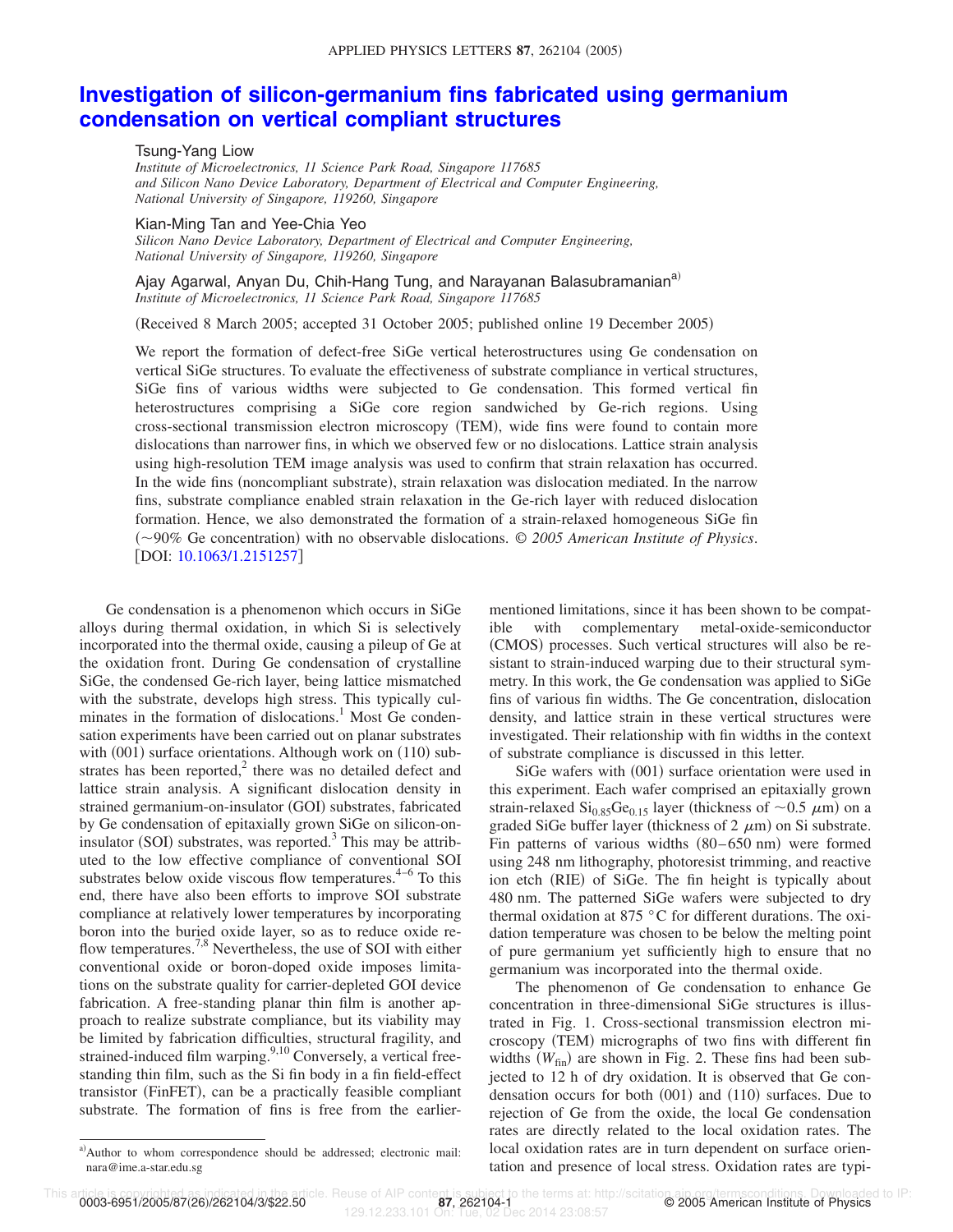

FIG. 1. Cross-sectional schematic of a SiGe fin heterostructure during Ge condensation. The piling up of Ge at the oxidation front to form a Ge-rich layer is shown. As oxidation proceeds, the Ge-rich layer increases in thickness and the fin width  $(W_{fin})$  decreases. This also results in decreasing  $Si<sub>0.85</sub>Ge<sub>0.15</sub>$  core thickness  $(T<sub>core</sub>)$ .

cally higher on the  $(110)$  surface as compared to the  $(001)$ surface. Low-temperature oxidation below oxide viscous flow temperatures ( $\sim$ 950 °C) also generates stress, which tends to build up in the corners of the structures and reduces the local oxidation rates.<sup>11</sup> Energy dispersive spectrometry (EDS) was used to estimate the atomic Ge concentration in different regions. The condensed Ge-rich regions, with Ge concentration in the range 40–55 %, are visually distinguishable from uncondensed regions with Ge concentration of about 15%. Figure  $2(a)$  shows a medium-width SiGe fin  $(W_{fin} = 100 \text{ nm})$ . The Ge concentration values at several locations are shown. The Ge concentration values ranges from 39.1% to 48.7% in the Ge-rich layer and remains at around 15% in uncondensed SiGe regions. Figure  $2(b)$  shows a narrower fin  $(W_{fin} = 45 \text{ nm})$ . Due to the smaller fin width, the Ge-rich layers from opposite sides of the fin have merged homogeneously at the top portion of the fin. The Ge concentration in the merged portion is also observed to be higher ranging from 50.7% to 56.3%. With further Ge condensation, the Ge concentration can be increased further.

Figure 3 shows the EDS-derived Ge concentration profile across a 70-nm-wide fin after 18 h of Ge condensation. The Ge concentration within the Ge-rich layer is quite uniform  $(\sim 50\%)$ . The Ge concentration profile is abrupt at the



FIG. 2. Cross-sectional TEM images of two SiGe fins after 12 h of Ge condensation. The oxidation temperature of 875  $\degree$ C is below the viscous flow temperature of thermal oxide of about 950 °C, resulting in the unique geometry of the thermal oxide encapsulating the fin. The vertical sidewall surfaces of the SiGe fins also appear to be very smooth, making them suitable for FinFET applications where sidewall surface roughness would degrade carrier mobility dramatically at high electric field. The Ge atomic concentration values obtained by EDS at several locations in each fin are shown. (a) A wider fin  $(W_{fin} = 100 \text{ nm})$  showing the Ge-rich layer and the sandwiched  $Si<sub>0.85</sub>Ge<sub>0.15</sub>$  core. (b) A narrower fin  $(W<sub>fin</sub>=45$  nm) in which the Ge-rich layers have merged from opposite sides of the fin.



FIG. 3. Ge concentration profile across a medium-width SiGe fin *(W*<sub>fin</sub>) =70 nm, see inset) that has undergone 18 h of Ge condensation. The Ge concentration within the Ge-rich layer is quite uniform. The Ge concentration profile is observed to be rather abrupt at the interface between the Ge-rich layer and the  $Si<sub>0.85</sub>Ge<sub>0.15</sub>$  substrate.

interface (heterojunction) between the Ge-rich layer and the  $Si<sub>0.85</sub>Ge<sub>0.15</sub>$  core. The concentration profile is a result of competing dynamics of the processes such as oxidation of SiGe, Ge segregation out of the oxide region, and Ge diffusion in SiGe with varying Ge concentration. The abrupt concentration profile at the heterojunction is consistent with the fact that Ge self-diffusion is five orders of magnitude faster than Ge diffusion in pure Si (Ref. 12). Considering the Ge-rich layer to be of a uniform concentration of 50%, the lattice mismatch between the Ge-rich layer and the  $Si<sub>0.85</sub>Ge<sub>0.15</sub>$  core will be  $\sim$ 1.5%, according to Vegard's law. This mismatch will result in high strain in either or both of the layers, depending on relative layer thicknesses. However, it is reasonable to expect that the strain will be relaxed via the formation of dislocations when layer thicknesses exceed a certain critical thickness. The dislocation density was investigated using TEM. Figure 4 shows the cross-sectional TEM micrographs of three fins of different fin widths after 18 h of Ge conden-



FIG. 4. Cross-sectional TEM images highlighting dislocations in three SiGe fins of different fin widths  $(W_{fin})$  after 18 h of Ge condensation. (a) A wide fin  $(W_{fin} = 480 \text{ nm})$  with a high dislocation density at the interface between the Ge-rich layer and the  $Si<sub>0.85</sub>Ge<sub>0.15</sub>$  core. (b) A medium-width  $(W<sub>fin</sub>)$ =70 nm) fin with a much lower dislocation density. (c) A narrow homoge-This and wiched Sings Geo as core. (the A narrower fine ( $W_{\text{FeII}}$  =45 nm) in which the subjectus Ge-rich final  $W_{\text{FeII}}$  =20 nm io 20%. Ge, concentration), showing no abed to IP:

servable dislocations. 129.12.233.101 On: Tue, 02 Dec 2014 23:08:57